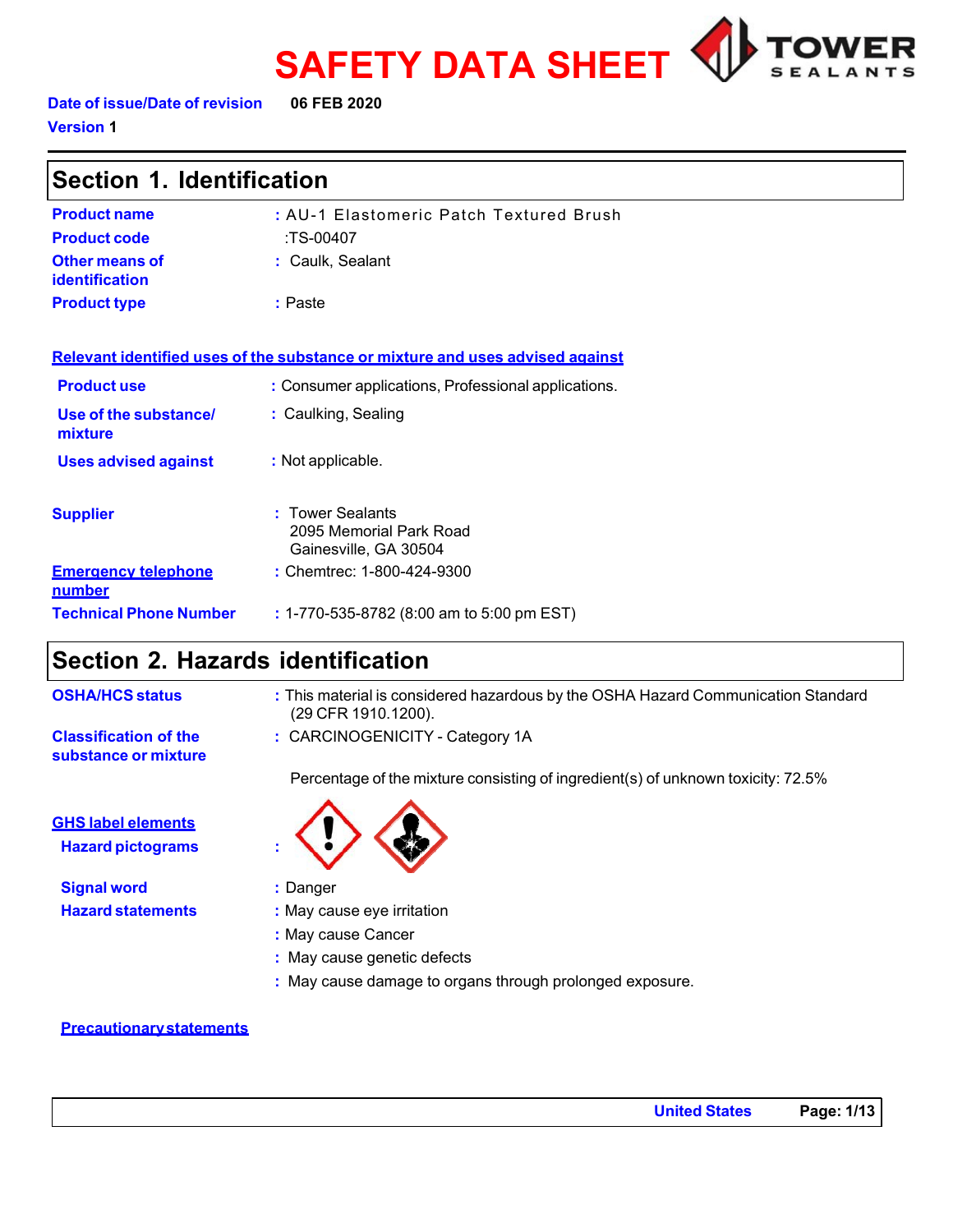### **Section 2. Hazards identification**

| <b>General</b>                             | : Read label before use. Keep out of reach of children. If medical advice is needed,<br>have product container or label at hand.                                                                                                                                                                                                                                 |
|--------------------------------------------|------------------------------------------------------------------------------------------------------------------------------------------------------------------------------------------------------------------------------------------------------------------------------------------------------------------------------------------------------------------|
| <b>Prevention</b>                          | : Obtain special instructions before use. Do not handle until all safety precautions have<br>been read and understood. Use personal protective equipment as required.                                                                                                                                                                                            |
| <b>Response</b>                            | : IF exposed or concerned: Get medical attention.                                                                                                                                                                                                                                                                                                                |
| <b>Storage</b>                             | : Store locked up.                                                                                                                                                                                                                                                                                                                                               |
| <b>Disposal</b>                            | : Dispose of contents and container in accordance with all local, regional, national and<br>international regulations.                                                                                                                                                                                                                                           |
| <b>Supplemental label</b><br>elements      | : Sanding and grinding dusts may be harmful if inhaled. This product contains Crystalline<br>Silica which can cause lung cancer or silicosis. The risk of cancer depends on the<br>duration and level of exposure to dust from sanding surfaces or mist from spray<br>applications. Since this product is not meant to be sanded or sprayed, risk of exposure is |
| <b>Hazards not otherwise</b><br>classified | considered low. Avoid contact with skin and clothing. Wash thoroughly after handling.<br>Emits toxic fumes when heated.                                                                                                                                                                                                                                          |
|                                            | : None known.                                                                                                                                                                                                                                                                                                                                                    |
| Raatian 2                                  | Composition/information on ingradiante                                                                                                                                                                                                                                                                                                                           |

# **Section 3. Composition/information on ingredients**

| <b>Substance/mixture</b> | : Mixture                               |
|--------------------------|-----------------------------------------|
| <b>Product name</b>      | : AU-1 Elastomeric Patch Textured Brush |

| <b>Ingredient name</b>                              | $\frac{9}{6}$ | <b>CAS number</b> |
|-----------------------------------------------------|---------------|-------------------|
| Limestone                                           | $ 30 - 60 $   | 1317-65-3         |
| l Titanium Dioxide                                  | $ 0.1 - 1$    | 13463-67-7        |
| Acetaldehyde                                        | $ 0.1 - 1$    | 75-07-0           |
| Crystalline Silica, respirable powder (<10 microns) | $0.1 - 1$     | 14808-60-7        |
| Ethylene Glycol                                     | $0.5 - 1.5$   | 107-21-1          |

SUB codes represent substances without registered CAS Numbers.

Any concentration shown as a range is to protect confidentiality or is due to batch variation.

**There are no additional ingredients present which, within the current knowledge of the supplier and in the concentrations applicable, are classified as hazardous to health or the environment and hence require reporting in this section.**

**Occupational exposure limits, if available, are listed in Section 8.**

# **Section 4. First aid measures**

If ingestion, irritation, any type of overexposure or symptoms of overexposure occur during or persists after use of this product, contact a POISON CONTROL CENTER, EMERGENCY ROOM OR PHYSICIAN immediately; have Safety Data Sheet information available. Never give anything by mouth to an unconscious or convulsing person. **Description of necessary first aid measures**

| Eye contact         | : Check for and remove any contact lenses. Immediately flush eyes with running water for at least 15<br>minutes, keeping eyelids open. Seek immediate medical attention.                            |  |
|---------------------|-----------------------------------------------------------------------------------------------------------------------------------------------------------------------------------------------------|--|
| <b>Inhalation</b>   | : Remove to fresh air. Keep person warm and at rest. If not breathing, if breathing is irregular or if<br>respiratory arrest occurs, provide artificial respiration or oxygen by trained personnel. |  |
| <b>Skin contact</b> | : Remove contaminated clothing and shoes. Wash skin thoroughly with soap and water or use<br>recognized skin cleanser. Do NOT use solvents or thinners.                                             |  |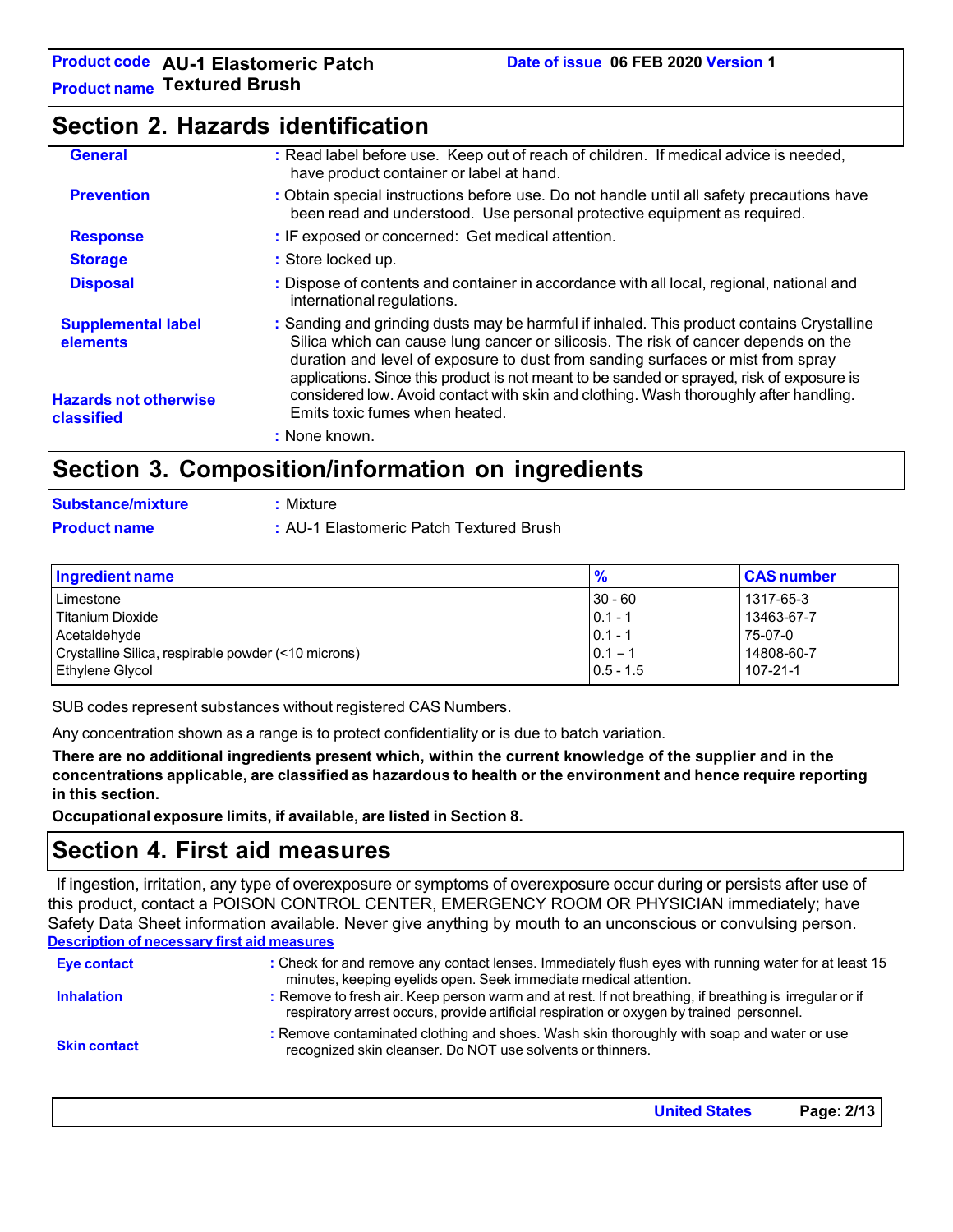# **Section 4. First aid measures**

**Ingestion :** If swallowed, seek medical advice immediately and show this container or label. Keep person warm and at rest. Do NOT induce vomiting.

#### **Most important symptoms/effects, acute and delayed**

| <b>Potential acute health effects</b> |                                                                               |  |
|---------------------------------------|-------------------------------------------------------------------------------|--|
| <b>Eye contact</b>                    | : Direct contact may cause slight to moderate irritation.                     |  |
| <b>Inhalation</b>                     | : May cause slight irritation to respiratory passages - headache - dizziness. |  |
| <b>Skin contact</b>                   | May cause allergic skin reactions and / or central nervous system depression. |  |
| <b>Ingestion</b>                      | : No known significant effects or critical hazards. Low ingestion hazard.     |  |
| Over-exposure signs/symptoms          |                                                                               |  |
| <b>Eye contact</b>                    | : No specific data.                                                           |  |
| <b>Inhalation</b>                     | : No specific data.                                                           |  |
| <b>Skin contact</b>                   | : No specific data.                                                           |  |
| <b>Ingestion</b>                      | $:$ No specific data.                                                         |  |

#### **Indication of immediate medical attention and special treatment needed, if necessary Notes to physician :** Treat symptomatically. Contact poison treatment specialist immediately if large quantities have been ingested or inhaled. **Specific treatments :** No specific treatment. **Protection of first-aiders :** No action shall be taken involving any personal risk or without suitable training. If it is suspected that fumes are still present, the rescuer should wear an appropriate mask or self-contained breathing apparatus. It may be dangerous to the person providing aid to give mouth-to-mouth resuscitation. Wash contaminated clothing thoroughly with water before removing it, or wear gloves.

**See toxicological information (Section 11)**

# **Section 5. Fire-fighting measures**

| <b>Extinguishing media</b>                           |                                                                                                                                                                                                                                                                         |
|------------------------------------------------------|-------------------------------------------------------------------------------------------------------------------------------------------------------------------------------------------------------------------------------------------------------------------------|
| <b>Suitable extinguishing</b><br>media               | : Use an extinguishing agent suitable for the surrounding fire.                                                                                                                                                                                                         |
| <b>Unsuitable extinguishing</b><br>media             | : None known.                                                                                                                                                                                                                                                           |
| <b>Specific hazards arising</b><br>from the chemical | : In a fire or if heated, a pressure increase will occur and the container may burst. This<br>material is harmful to aquatic life. Fire water contaminated with this material must be<br>contained and prevented from being discharged to any waterway, sewer or drain. |
| <b>Hazardous thermal</b><br>decomposition products   | : Decomposition products may include the following materials:<br>carbon dioxide<br>carbon monoxide<br>metal oxide/oxides                                                                                                                                                |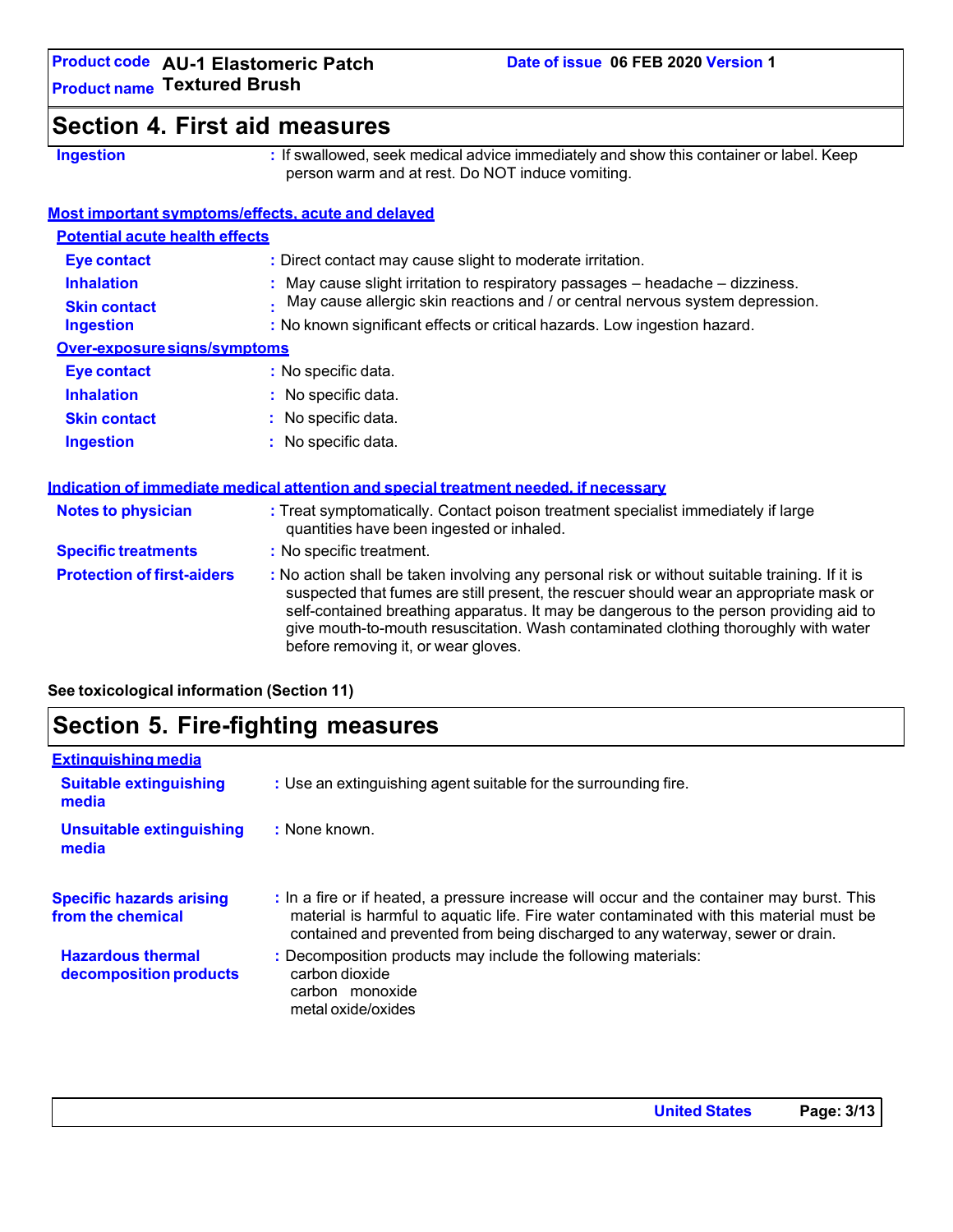# **Section 5. Fire-fighting measures**

| <b>Special protective actions</b>                        | : Promptly isolate the scene by removing all persons from the vicinity of the incident if                                                                                |
|----------------------------------------------------------|--------------------------------------------------------------------------------------------------------------------------------------------------------------------------|
| for fire-fighters                                        | there is a fire. No action shall be taken involving any personal risk or without suitable                                                                                |
|                                                          | training.                                                                                                                                                                |
| <b>Special protective</b><br>equipment for fire-fighters | : Fire-fighters should wear appropriate protective equipment and self-contained breathing<br>apparatus (SCBA) with a full face-piece operated in positive pressure mode. |

### **Section 6. Accidental release measures**

**Personal precautions, protective equipment and emergency procedures For non-emergency personnel :** No action shall be taken involving any personal risk or without suitable training. Evacuate surrounding areas. Keep unnecessary and unprotected personnel from entering. Do not touch or walk through spilled material. Avoid breathing vapor or mist. Provide adequate ventilation. Wear appropriate respirator when ventilation is inadequate. Put on appropriate personal protective equipment. **For emergency responders :** If specialised clothing is required to deal with the spillage, take note of any information in Section 8 on suitable and unsuitable materials. See also the information in "For nonemergency personnel". **Environmental precautions :** Avoid dispersal of spilled material and runoff and contact with soil, waterways, drains and sewers. Inform the relevant authorities if the product has caused environmental pollution (sewers, waterways, soil or air). **Methods and materials for containment and cleaning up Small spill : Large spill :** Stop leak if without risk. Move containers from spill area. Dilute with water and mop up if water-soluble. Alternatively, or if water-insoluble, absorb with an inert dry material and place in an appropriate waste disposal container. Dispose of via a licensed waste disposal contractor. Stop leak if without risk. Move containers from spill area. Approach release from upwind. Prevent entry into sewers, water courses, basements or confined areas. Wash spillages into an effluent treatment plant or proceed as follows. Contain and collect spillage with non-combustible, absorbent material e.g. sand, earth, vermiculite or diatomaceous earth and place in container for disposal according to local regulations (see Section 13). Dispose of via a licensed waste disposal contractor. Contaminated absorbent material may pose the same hazard as the spilled product. Note: see Section 1 for emergency contact information and Section 13 for waste disposal.

# **Section 7. Handling and storage**

| <b>Precautions for safe handling</b> |                                                                                                                                                                                                                                                                                                                                                                                                                                                                                                                                                                                                                                                                                |
|--------------------------------------|--------------------------------------------------------------------------------------------------------------------------------------------------------------------------------------------------------------------------------------------------------------------------------------------------------------------------------------------------------------------------------------------------------------------------------------------------------------------------------------------------------------------------------------------------------------------------------------------------------------------------------------------------------------------------------|
| <b>Protective measures</b>           | : Put on appropriate personal protective equipment (see Section 8). Avoid exposure -<br>obtain special instructions before use. Do not handle until all safety precautions have<br>been read and understood. Do not get in eyes or on skin or clothing. Do not ingest.<br>Avoid breathing vapor or mist. If during normal use the material presents a respiratory<br>hazard, use only with adequate ventilation or wear appropriate respirator. Keep in the<br>original container or an approved alternative made from a compatible material, kept<br>tightly closed when not in use. Empty containers retain product residue and can be<br>hazardous. Do not reuse container. |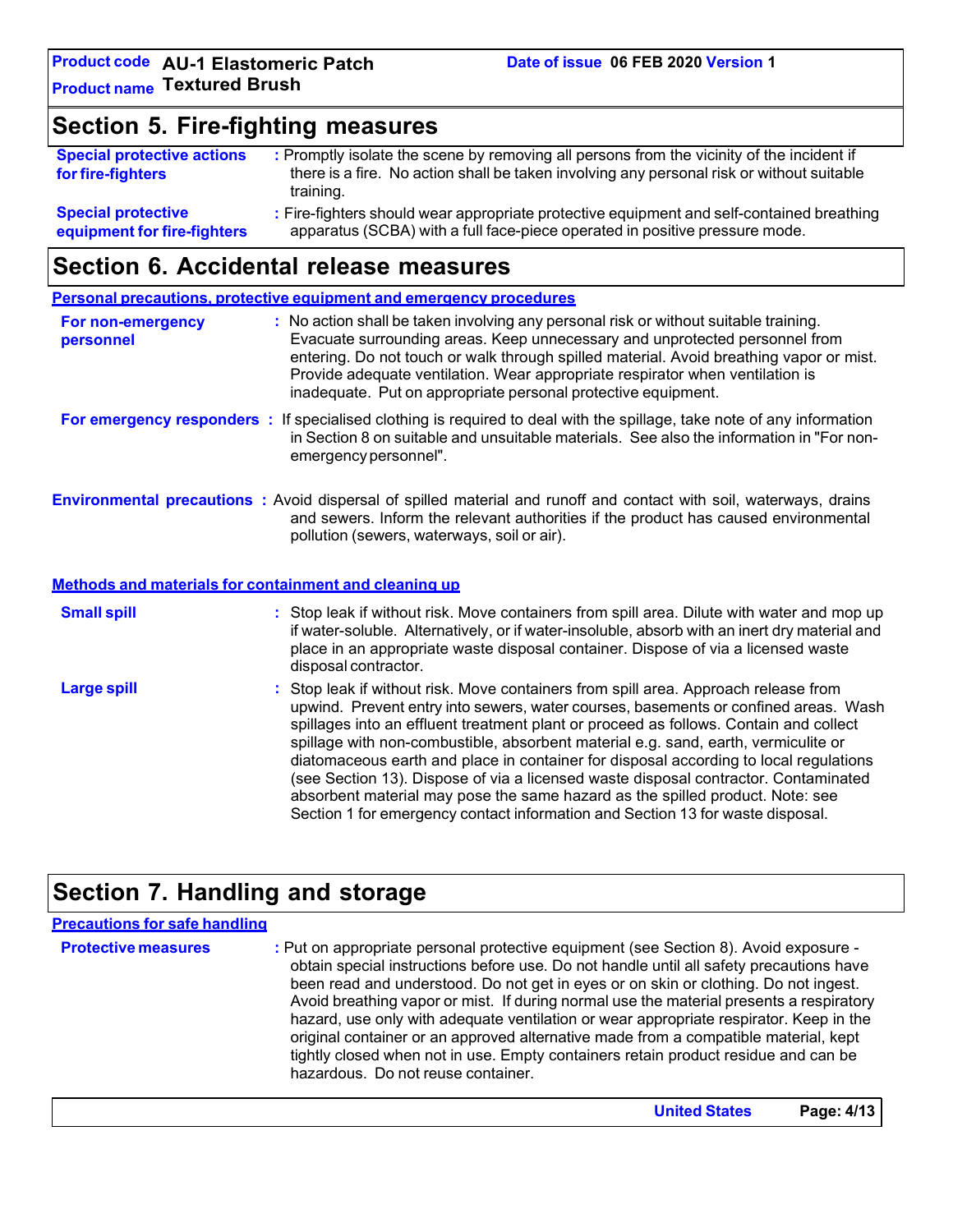**Product code AU-1 Elastomeric Patch Product name Textured Brush**

# **Section 7. Handling and storage**

| <b>Special precautions</b>                                                       | : If this material is part of a multiple component system, read the Safety Data Sheet(s) for<br>the other component or components before blending as the resulting mixture may have<br>the hazards of all of its parts.                                                                                                                                                                                                                                                                                                                                                    |
|----------------------------------------------------------------------------------|----------------------------------------------------------------------------------------------------------------------------------------------------------------------------------------------------------------------------------------------------------------------------------------------------------------------------------------------------------------------------------------------------------------------------------------------------------------------------------------------------------------------------------------------------------------------------|
| <b>Advice on general</b><br>occupational hygiene                                 | : Eating, drinking and smoking should be prohibited in areas where this material is<br>handled, stored and processed. Workers should wash hands and face before eating,<br>drinking and smoking. Remove contaminated clothing and protective equipment before<br>entering eating areas. See also Section 8 for additional information on hygiene<br>measures.                                                                                                                                                                                                              |
| <b>Conditions for safe storage,</b><br>including any<br><b>incompatibilities</b> | : Do not store below the following temperature: 5°C (41°F). Store in accordance with<br>local regulations. Store in original container protected from direct sunlight in a dry, cool<br>and well-ventilated area, away from incompatible materials (see Section 10) and food<br>and drink. Keep container tightly closed and sealed until ready for use. Containers that<br>have been opened must be carefully resealed and kept upright to prevent leakage. Do<br>not store in unlabeled containers. Use appropriate containment to avoid environmental<br>contamination. |

# **Section 8. Exposure controls/personal protection**

#### **Control parameters**

### **Occupational exposure limits**

| <b>Ingredient name</b>                              | <b>Exposure limits</b>                              |
|-----------------------------------------------------|-----------------------------------------------------|
| Limestone                                           | OSHA PEL (United States, 2/2013).                   |
|                                                     | TWA: 5 mg/m <sup>3</sup> 8 hours. Form: Respirable  |
|                                                     | fraction                                            |
|                                                     | TWA: 15 mg/m <sup>3</sup> 8 hours. Form: Total dust |
| <b>Titanium Dioxide</b>                             | OSHA PEL (United States, 2/2013).                   |
|                                                     | TWA: 15 mg/m <sup>3</sup> 8 hours. Form: Total dust |
|                                                     | ACGIH TLV (United States, 6/2013).                  |
|                                                     | TWA: 10 mg/m <sup>3</sup> 8 hours.                  |
| Acetaldehyde                                        | ACGIH TLV (United States, 6/2013).                  |
|                                                     | $C: 45$ mg/m <sup>3</sup>                           |
|                                                     | $C: 25$ ppm                                         |
|                                                     | OSHA PEL (United States, 2/2013).                   |
|                                                     | TWA: 360 mg/m <sup>3</sup> 8 hours.                 |
|                                                     | TWA: 200 ppm 8 hours.                               |
|                                                     | ACGIH TLV (United States, 6/2013).                  |
|                                                     | TWA: 0.025 mg/m <sup>3</sup> 8 hours. Form:         |
|                                                     | Respirable                                          |
|                                                     | OSHA PEL Z3 (United States, 2/2013).                |
| Crystalline Silica, respirable powder (<10 microns) | TWA: 10 MG/M3 / (%SiO2+2) 8 hours. Form:            |
|                                                     | Respirable                                          |
|                                                     | TWA: 250 MPPCF / (%SiO2+5) 8 hours.                 |
|                                                     | Form: Respirable                                    |
|                                                     | OSHA PEL (United States, 2/2013).                   |
|                                                     | TWA: 5 mg/m <sup>3</sup> 8 hours.                   |
|                                                     | ACGIH TLV (United States, 6/2013).                  |
| Ethylene Glycol                                     | C: 100 mg/m <sup>3</sup> Form: Aerosol              |
|                                                     |                                                     |
|                                                     |                                                     |

**Keyto abbreviations**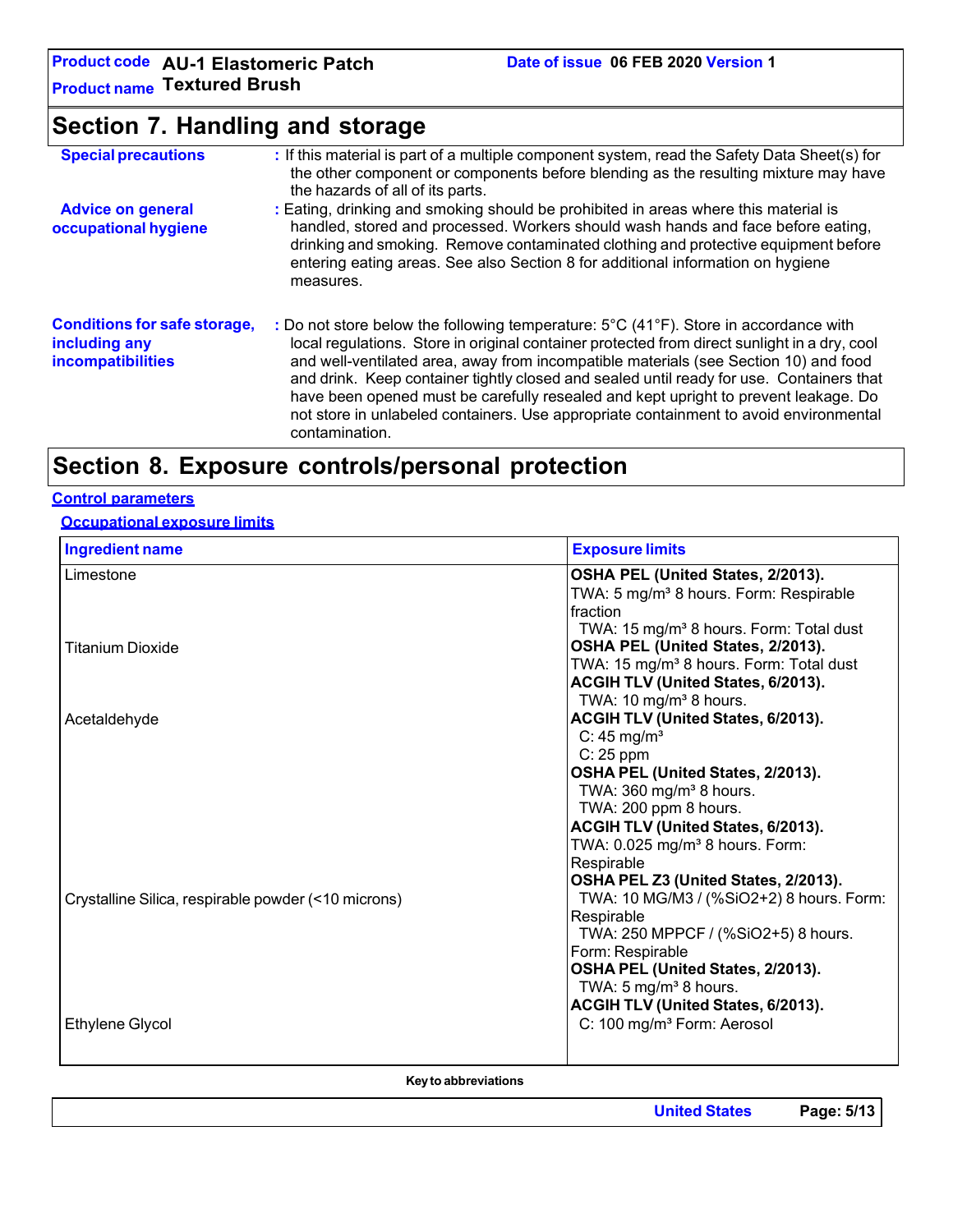#### **Section 8. Exposure controls/personal protection** A = Acceptable Maximum Peak<br>ACGIH = American Conference of Governmental Industrial Hygienists. SR = Respiratory sensitization = American Conference of Governmental Industrial Hygienists. SR = Respiratory sensitization<br>= Ceiling Limit distribution = Ceiling Limit C = Ceiling Limit SS = Skin sensitization<br>
F = Fume = Stelling Limit STEL = Short term Exposition F = Fume **=** Fume STEL = Short term Exposure limit values<br>IPEL = Internal Permissible Exposure Limit IPEL = Internal Permissible Exposure Limit TD **=** Total dust OSHA **=** Occupational Safety and Health Administration. TLV = Threshold Limit Value R = Respirable **TWA** = Time Weighted Average **TWA** = Time Weighted Average **TWA** = Time Weighted Average = OSHA 29CFR 1910.1200 Subpart Z - Toxic and Hazardous Substances **Consult local authorities for acceptable exposure limits. Recommended monitoring procedures :** If this product contains ingredients with exposure limits, personal, workplace atmosphere or biological monitoring may be required to determine the effectiveness of the ventilation or other control measures and/or the necessity to use respiratory protective equipment. Reference should be made to appropriate monitoring standards. Reference to national guidance documents for methods for the determination of hazardous substances will also be required. **Appropriate engineering controls Environmental exposure controls :** If user operations generate dust, fumes, gas, vapor or mist, use process enclosures, local exhaust ventilation or other engineering controls to keep worker exposure to airborne contaminants below any recommended or statutory limits. **:** Emissions from ventilation or work process equipment should be checked to ensure they comply with the requirements of environmental protection legislation. In some

cases, fume scrubbers, filters or engineering modifications to the process equipment

will be necessary to reduce emissions to acceptable levels. **Individual protection measures Hygiene measures :** Wash hands, forearms and face thoroughly after handling chemical products, before eating, smoking and using the lavatory and at the end of the working period. Appropriate techniques should be used to remove potentially contaminated clothing. Wash contaminated clothing before reusing. Ensure that eyewash stations and safety showers are close to the workstation location. **Eye/face protection Skin protection Hand protection :** Safety glasses with side shields. **:** Chemical-resistant, impervious gloves complying with an approved standard should be worn at all times when handling chemical products if a risk assessment indicates this is necessary. Considering the parameters specified by the glove manufacturer, check during use that the gloves are still retaining their protective properties. It should be noted that the time to breakthrough for any glove material may be different for different glove manufacturers. In the case of mixtures, consisting of several substances, the protection time of the gloves cannot be accurately estimated. **Gloves : Body protection :** Personal protective equipment for the body should be selected based on the task being performed and the risks involved and should be approved by a specialist before handling this product. **Other skin protection : Respiratory protection** Appropriate footwear and any additional skin protection measures should be selected based on the task being performed and the risks involved and should be approved by a specialist before handling this product. Respirator selection must be based on known or anticipated exposure levels, the hazards of the product and the safe working limits of the selected respirator. If workers are exposed to concentrations above the exposure limit, they must use appropriate, certified respirators. Use a properly fitted, air-purifying or air-fed respirator complying with an approved standard if a risk assessment indicates this is necessary.

**United States Page: 6/13**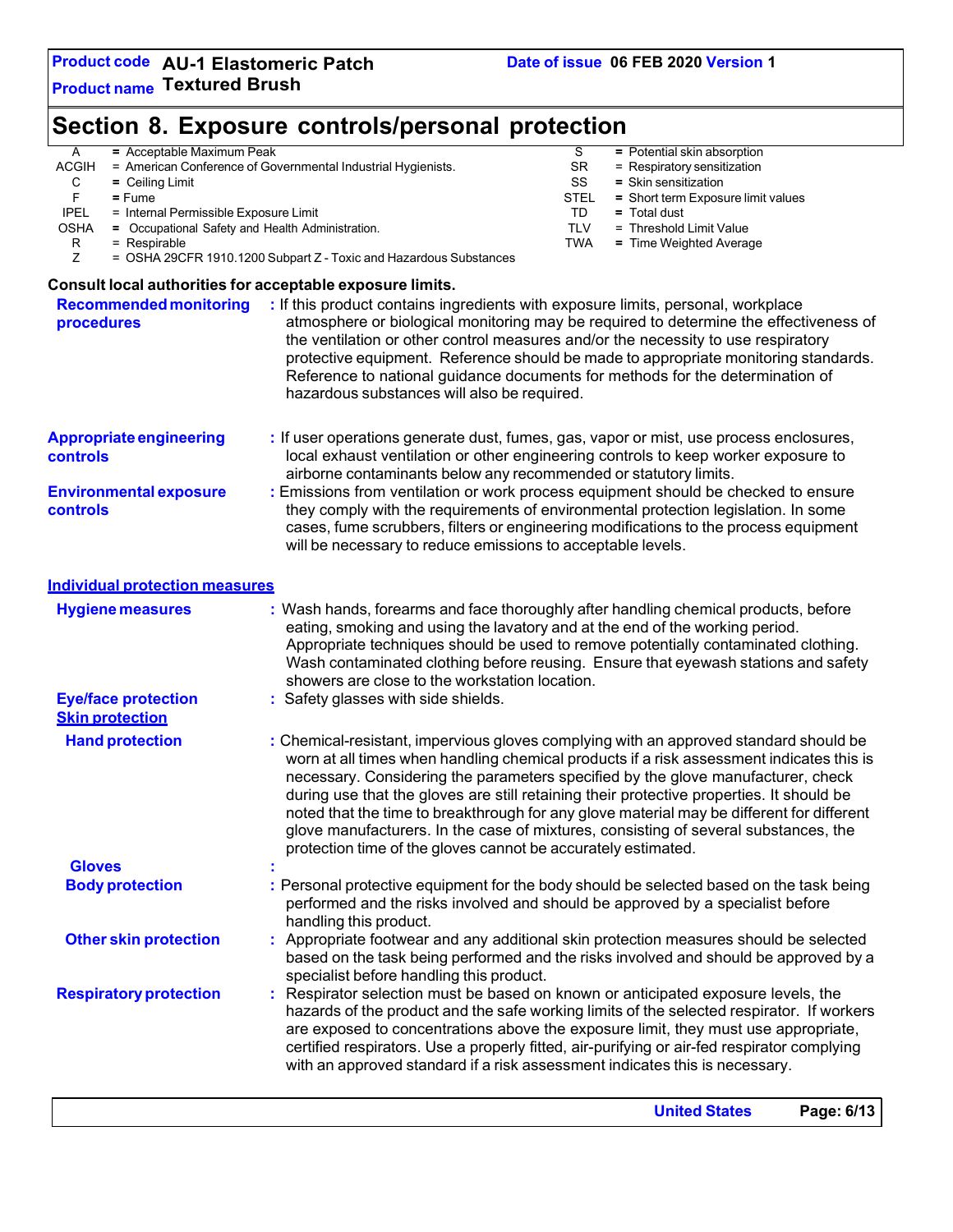# **Section 9. Physical and chemical properties**

#### **Appearance**

| <b>Physical state</b>                             | : Paste                                            |
|---------------------------------------------------|----------------------------------------------------|
| <b>Color</b>                                      | : White                                            |
| Odor                                              | : Mild Acrylic                                     |
| <b>Odor threshold</b>                             | : Not available.                                   |
| рH                                                | $: 7.5 - 8.5$                                      |
| <b>Melting point</b>                              | : Not available.                                   |
| <b>Boiling point</b>                              | : >37.78°C (>100°F)                                |
| <b>Flash point</b>                                | : Closed cup: $93.89^{\circ}$ C (201 $^{\circ}$ F) |
| <b>Material supports</b><br>combustion.           | : Yes.                                             |
| <b>Auto-ignition temperature</b>                  | : Not available.                                   |
| <b>Decomposition temperature</b>                  | : Not available.                                   |
|                                                   |                                                    |
| <b>Flammability (solid, gas)</b>                  | : Not available.                                   |
| Lower and upper explosive<br>(flammable) limits   | : Not available.                                   |
| <b>Evaporation rate</b>                           | $: 0.33$ (butyl acetate = 1)                       |
| <b>Vapor pressure</b>                             | : 2.3 kPa (17.1 mm Hg) [room temperature]          |
| <b>Vapor density</b>                              | : Not available.                                   |
| <b>Relative density</b>                           | : 1.19                                             |
| Density (Ibs / gal)                               | : 9.94                                             |
| <b>Solubility</b>                                 | : Soluble in water                                 |
| <b>Partition coefficient: n-</b><br>octanol/water | : Not available.                                   |
| <b>Viscosity</b>                                  | $: 10000$ cps $- 70000$ cps                        |
| <b>Volatility</b>                                 | $: 45\%$ (w/w)                                     |
| Approx % Solid. (w/w)                             | :55%                                               |

# **Section 10. Stability and reactivity**

| <b>Reactivity</b>                            | : No specific test data related to reactivity available for this product or its ingredients.                                                  |
|----------------------------------------------|-----------------------------------------------------------------------------------------------------------------------------------------------|
| <b>Chemical stability</b>                    | : The product is stable.                                                                                                                      |
| <b>Possibility of hazardous</b><br>reactions | : Under normal conditions of storage and use, hazardous reactions will not occur.                                                             |
| <b>Conditions to avoid</b>                   | : When exposed to high temperatures may produce hazardous decomposition products.<br>Refer to protective measures listed in sections 7 and 8. |
| Incompatible materials                       | : Keep away from the following materials to prevent strong exothermic reactions:<br>oxidizing agents, strong alkalis, strong acids.           |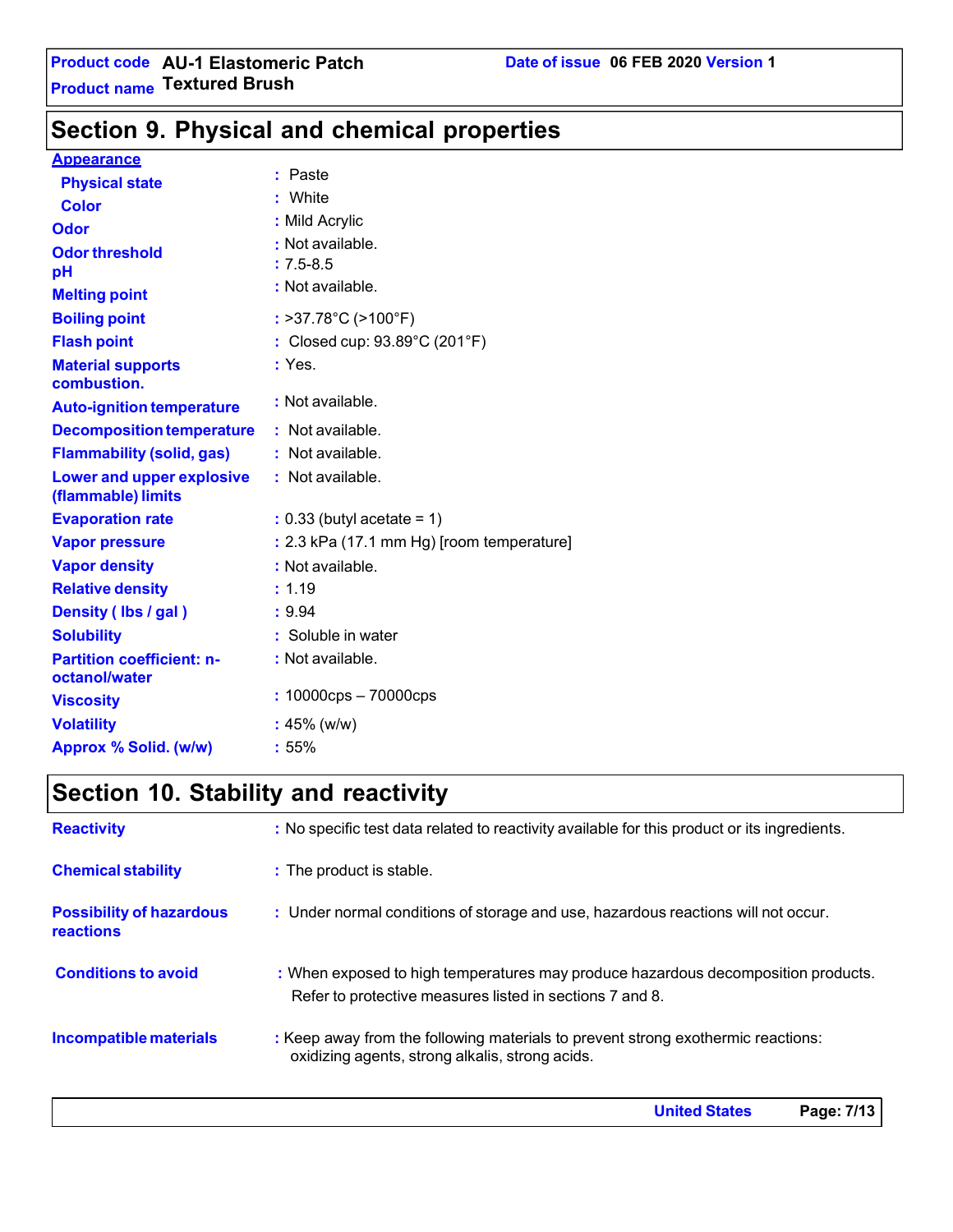# **Section 10. Stability and reactivity**

**Hazardous decomposition products**

**:** Decomposition products may include the following materials: carbon monoxide, carbon dioxide, smoke, oxides of nitrogen.

# **Section 11. Toxicological information**

#### **Information on toxicological effects**

| <b>Acute toxicity</b>          |                                                         |             |             |                |                                                  |                 |
|--------------------------------|---------------------------------------------------------|-------------|-------------|----------------|--------------------------------------------------|-----------------|
| <b>Product/ingredient name</b> | <b>Result</b>                                           |             |             | <b>Species</b> | <b>Dose</b>                                      | <b>Exposure</b> |
| <b>Titanium Dioxide</b>        | LD50 Oral                                               |             |             | Rat            | $>10$ g/kg                                       |                 |
| Acetaldehyde                   | LC50 Inhalation Gas.                                    |             |             | Rat            | 13300 ppm                                        | 4 hours         |
|                                | LD50 Dermal                                             |             |             | Rabbit         | 3540 mg/kg                                       |                 |
|                                | LD50 Oral                                               |             |             | Rat            | 661 mg/kg                                        |                 |
| <b>Ethylene Glycol</b>         | LD50 Dermal                                             |             |             | Rabbit         | 9.53 g/kg                                        |                 |
|                                | LD50 Oral                                               |             |             | Rat            | 4700 mg/kg                                       |                 |
| <b>Conclusion/Summary</b>      | $:$ There are no data available on the mixture itself.  |             |             |                |                                                  |                 |
| <b>Irritation/Corrosion</b>    |                                                         |             |             |                |                                                  |                 |
| <b>Conclusion/Summary</b>      |                                                         |             |             |                |                                                  |                 |
| <b>Skin</b>                    | There are no data available on the mixture itself.      |             |             |                |                                                  |                 |
| <b>Eyes</b>                    | There are no data available on the mixture itself.      |             |             |                |                                                  |                 |
| <b>Respiratory</b>             | There are no data available on the mixture itself.<br>٠ |             |             |                |                                                  |                 |
| <b>Sensitization</b>           |                                                         |             |             |                |                                                  |                 |
| <b>Conclusion/Summary</b>      |                                                         |             |             |                |                                                  |                 |
| <b>Skin</b>                    | There are no data available on the mixture itself.      |             |             |                |                                                  |                 |
| <b>Respiratory</b>             | There are no data available on the mixture itself.      |             |             |                |                                                  |                 |
| <b>Mutagenicity</b>            |                                                         |             |             |                |                                                  |                 |
| <b>Conclusion/Summary</b>      | There are no data available on the mixture itself.      |             |             |                |                                                  |                 |
| <b>Carcinogenicity</b>         | There are no data available on the mixture itself.      |             |             |                |                                                  |                 |
| <b>Conclusion/Summary</b>      | t                                                       |             |             |                |                                                  |                 |
| <b>Classification</b>          |                                                         |             |             |                |                                                  |                 |
| <b>Product/ingredient name</b> |                                                         | <b>OSHA</b> | <b>IARC</b> | <b>NTP</b>     |                                                  |                 |
| <b>Titanium Dioxide</b>        |                                                         |             | 2B          |                |                                                  |                 |
| Acetaldehyde                   |                                                         |             | 1           |                | Reasonably anticipated to be a human carcinogen. |                 |

**Carcinogen Classification code:** 

**IARC: 1, 2A, 2B, 3, 4 NTP: Known to be a human carcinogen; Reasonably anticipated to be a human carcinogen OSHA: + Not listed/not regulated: -**

Crystalline Silica, respirable powder (<10 microns)  $\vert \cdot \vert$  | Known to be a human carcinogen.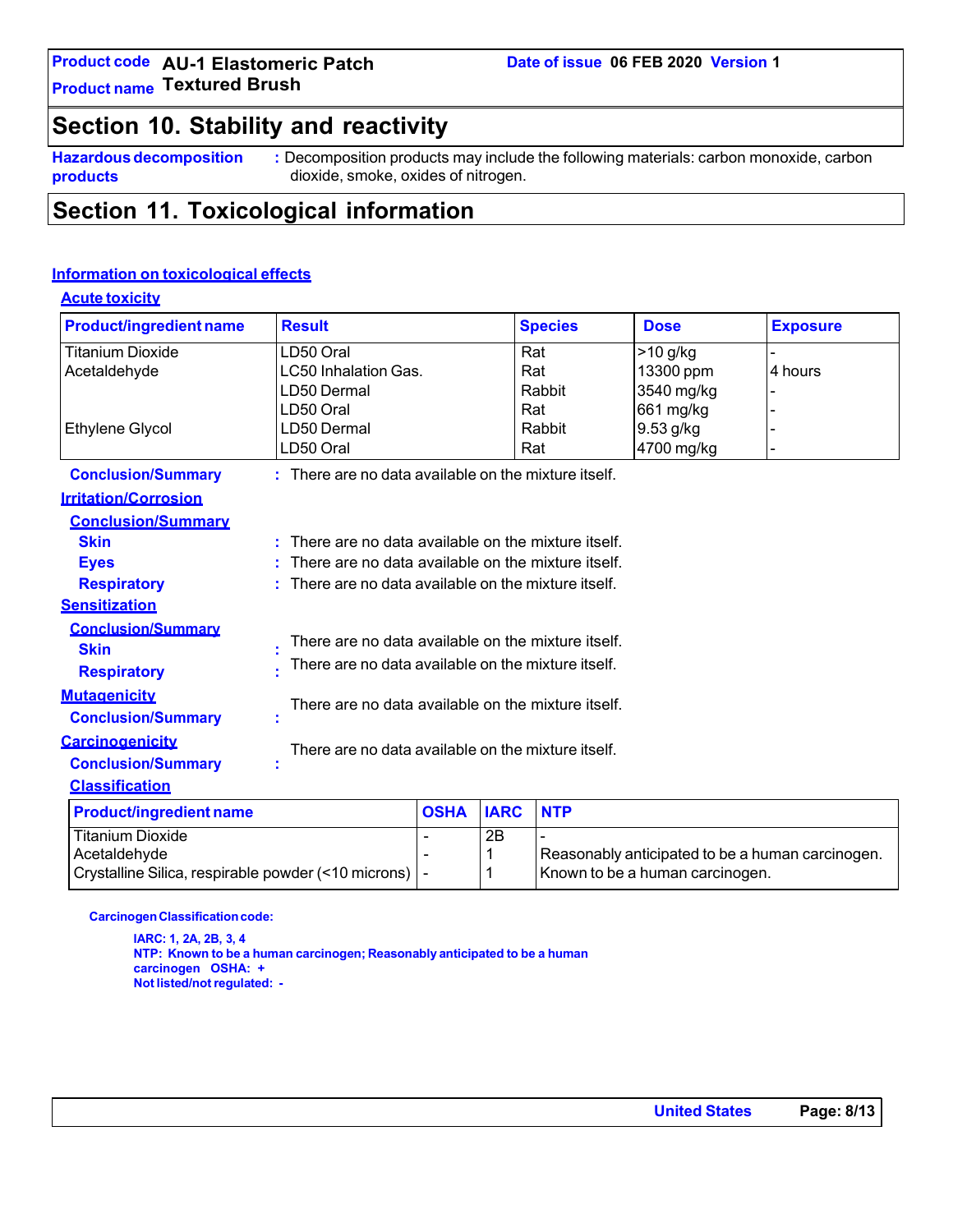# **Section 11. Toxicological information**

#### **Reproductive toxicity**

**Conclusion/Summary :**

: There are no data available on the mixture itself.

#### **Teratogenicity**

**Conclusion/Summary :**

There are no data available on the mixture itself.

**Specific target organ toxicity (single exposure)**

| <b>Name</b>  | <b>PANOM</b>             |
|--------------|--------------------------|
| Acetaldehvde | ∴ategory:<br>ັ<br>ັ້ນຕີລ |

#### **Specific target organ toxicity (repeated exposure)**

| <b>Name</b>                                         | <b>Category</b> |
|-----------------------------------------------------|-----------------|
| Crystalline Silica, respirable powder (<10 microns) | Category 2      |
| <b>Ethylene Glycol</b>                              | Category 2      |

**Target organs :** Contains material which may cause damage to the following organs: lungs, upper respiratory tract, skin, eyes.

#### **Aspiration hazard**

Not available.

#### **Information on the likely routes of exposure Potential**

#### **acute health effects**

| <b>Eye contact</b><br><b>Inhalation</b><br><b>Skin contact</b> | : No known significant effects or critical hazards.<br>: No known significant effects or critical hazards.<br>: No known significant effects or critical hazards.                                                                                                                                                                                                                                                                                                                                                                                                                                                                                 |
|----------------------------------------------------------------|---------------------------------------------------------------------------------------------------------------------------------------------------------------------------------------------------------------------------------------------------------------------------------------------------------------------------------------------------------------------------------------------------------------------------------------------------------------------------------------------------------------------------------------------------------------------------------------------------------------------------------------------------|
| <b>Ingestion</b>                                               | : No known significant effects or critical hazards.                                                                                                                                                                                                                                                                                                                                                                                                                                                                                                                                                                                               |
| Over-exposure signs/symptoms                                   |                                                                                                                                                                                                                                                                                                                                                                                                                                                                                                                                                                                                                                                   |
| <b>Eye contact</b>                                             | : No specific data.                                                                                                                                                                                                                                                                                                                                                                                                                                                                                                                                                                                                                               |
| <b>Inhalation</b>                                              | : No specific data.                                                                                                                                                                                                                                                                                                                                                                                                                                                                                                                                                                                                                               |
| <b>Skin contact</b>                                            | : No specific data.                                                                                                                                                                                                                                                                                                                                                                                                                                                                                                                                                                                                                               |
| <b>Ingestion</b>                                               | : No specific data.                                                                                                                                                                                                                                                                                                                                                                                                                                                                                                                                                                                                                               |
|                                                                | Delaved and immediate effects and also chronic effects from short and long term exposure                                                                                                                                                                                                                                                                                                                                                                                                                                                                                                                                                          |
| <b>Conclusion/Summary</b>                                      | : There are no data available on the mixture itself. This product contains crystalline silica which<br>can cause lung cancer or silicosis. The risk of cancer depends on the duration and level of<br>exposure to dust from sanding surfaces or mist from spray applications. If splashed in the eyes,<br>the liquid may cause irritation and reversible damage. Ingestion may cause nausea, diarrhea and<br>vomiting. This takes into account, where known, delayed and immediate effects and also chronic<br>effects of components from short-term and long-term exposure by oral, inhalation and dermal<br>routes of exposure and eye contact. |
| <b>Short term exposure</b>                                     |                                                                                                                                                                                                                                                                                                                                                                                                                                                                                                                                                                                                                                                   |
| <b>Potential immediate</b><br><b>effects</b>                   | : There are no data available on the mixture itself.                                                                                                                                                                                                                                                                                                                                                                                                                                                                                                                                                                                              |
| <b>Potential delayed effects</b><br>Long term exposure         | : There are no data available on the mixture itself.                                                                                                                                                                                                                                                                                                                                                                                                                                                                                                                                                                                              |
| <b>Potential immediate</b><br><b>effects</b>                   | : There are no data available on the mixture itself.                                                                                                                                                                                                                                                                                                                                                                                                                                                                                                                                                                                              |
| <b>Potential delayed effects</b>                               | : There are no data available on the mixture itself.                                                                                                                                                                                                                                                                                                                                                                                                                                                                                                                                                                                              |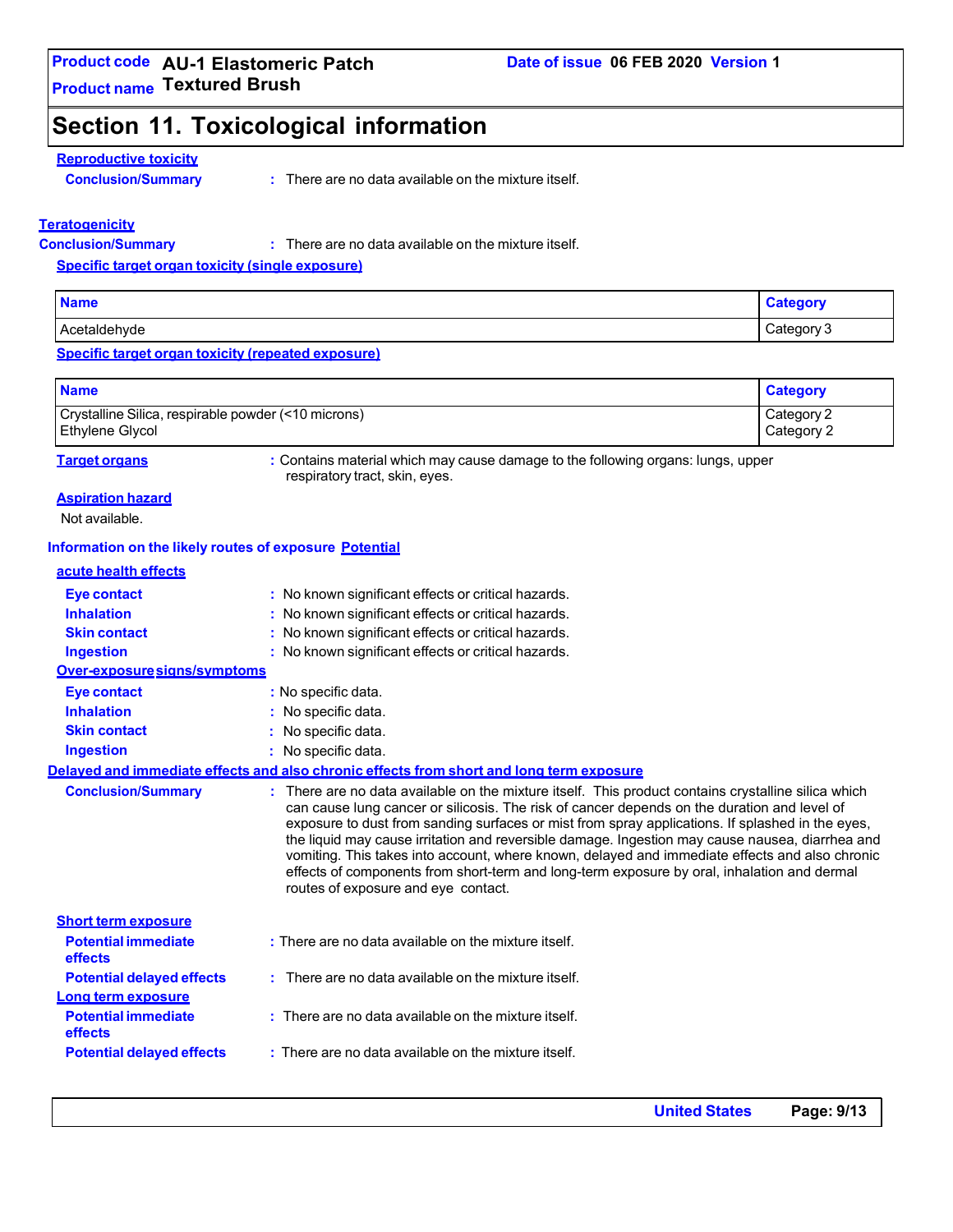# **Section 11. Toxicological information**

#### **Potential chronic health effects**

| <b>General</b>                        | ÷. | No known significant effects or critical hazards.                             |                  |
|---------------------------------------|----|-------------------------------------------------------------------------------|------------------|
| <b>Carcinogenicity</b>                |    | : May cause cancer. Risk of cancer depends on duration and level of exposure. |                  |
| <b>Mutagenicity</b>                   |    | : No known significant effects or critical hazards.                           |                  |
| <b>Teratogenicity</b>                 |    | : No known significant effects or critical hazards.                           |                  |
| <b>Developmental effects</b>          |    | : No known significant effects or critical hazards.                           |                  |
| <b>Fertility effects</b>              |    | : No known significant effects or critical hazards.                           |                  |
| <b>Numerical measures of toxicity</b> |    |                                                                               |                  |
| <b>Acute toxicity estimates</b>       |    |                                                                               |                  |
| <b>Route</b>                          |    |                                                                               | <b>ATE value</b> |

Oral 13704.4 mg/kg

# **Section 12. Ecological information**

#### **Toxicity**

| <b>Product/ingredient name</b> | <b>Result</b>                   | <b>Species</b>                       | <b>Exposure</b> |
|--------------------------------|---------------------------------|--------------------------------------|-----------------|
| Titanium Dioxide               | Acute EC50 100 mg/l Fresh water | Daphnia - Daphnia magna -<br>Neonate | 48 hours        |

#### **Persistence and degradability**

Not available.

#### **Bioaccumulative potential**

| <b>Product/ingredient name</b> | $LogP_{ow}$ | <b>BCF</b> | <b>Potential</b> |
|--------------------------------|-------------|------------|------------------|
| Acetaldehyde                   | $-0.34$     |            | low              |
| Ethylene Glycol                | $-1.36$     |            | low              |

#### **Mobility in soil**

**Soil/water partition coefficient** (K<sub>oc</sub>)

**:** Not available.

# **Section 13. Disposal considerations**

**Disposal methods :** The generation of waste should be avoided or minimized wherever possible. Disposal of this product, solutions and any by-products should at all times comply with the requirements of environmental protection and waste disposal legislation and any regional local authority requirements. Dispose of surplus and non-recyclable products via a licensed waste disposal contractor. Waste should not be disposed of untreated to the sewer unless fully compliant with the requirements of all authorities with jurisdiction. Waste packaging should be recycled. Incineration or landfill should only be considered when recycling is not feasible. This material and its container must be disposed of in a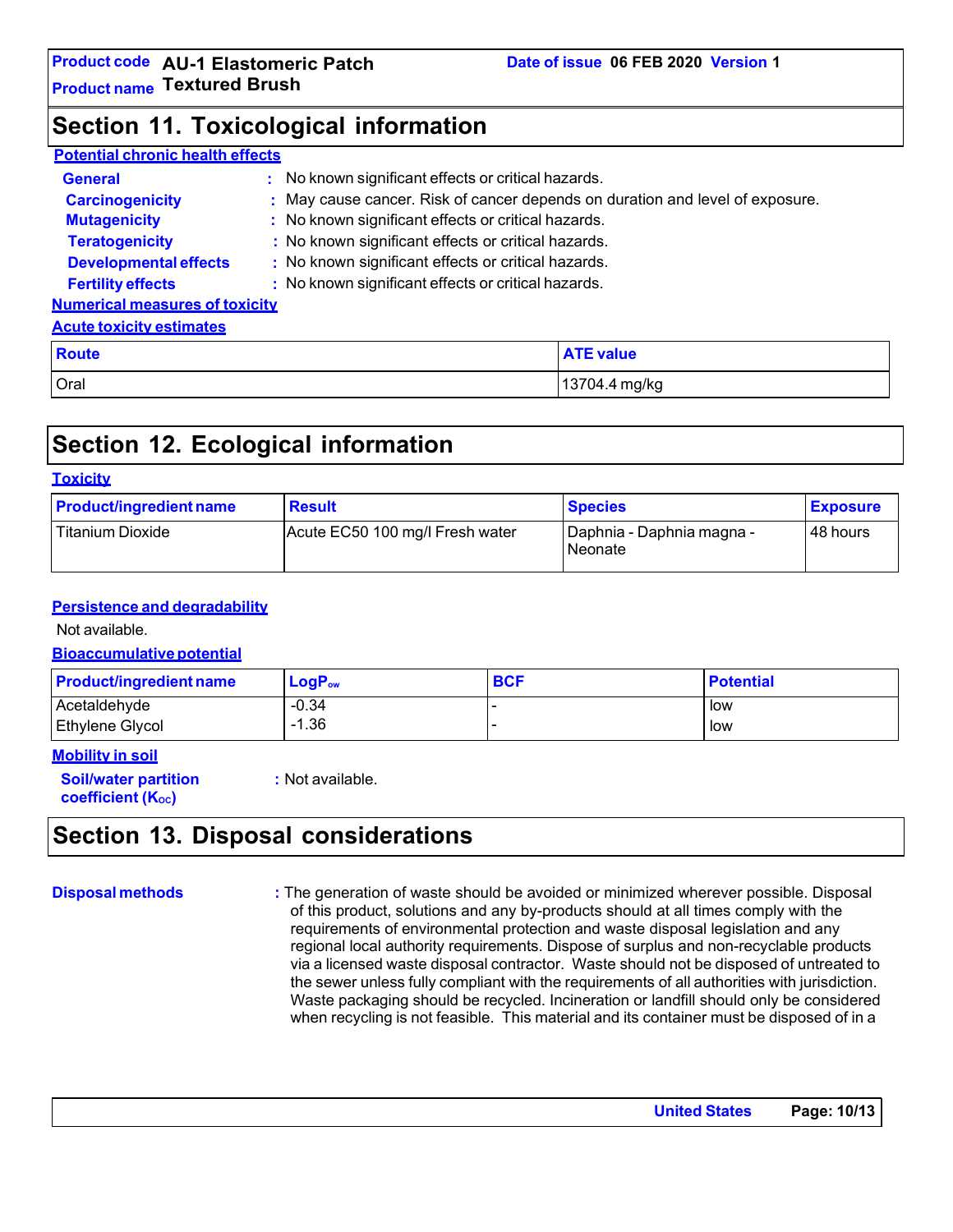**Section 13. Disposal considerations**

safe way. Care should be taken when handling emptied containers that have not been cleaned or rinsed out. Empty containers or liners may retain some product residues. Avoid dispersal of spilled material and runoff and contact with soil, waterways, drains and sewers.

**Disposal should be in accordance with applicable regional, national and local laws and regulations.**

**Refer to Section 7: HANDLING AND STORAGE and Section 8: EXPOSURE CONTROLS/PERSONAL PROTECTION for additional handling information and protection of employees. Section 6. Accidental release measures**

### **14. Transport information**

|                                                    | <b>DOT</b>                                                                              | <b>IMDG</b>     | <b>IATA</b>     |
|----------------------------------------------------|-----------------------------------------------------------------------------------------|-----------------|-----------------|
| <b>UN number</b>                                   | UN3082                                                                                  | Not regulated.  | Not regulated.  |
| <b>UN proper shipping</b><br>name                  | <b>ENVIRONMENTALLY</b><br>HAZARDOUS SUBSTANCE,<br>LIQUID, N.O.S.<br>(carbendazim (ISO)) |                 |                 |
| <b>Transport hazard class</b><br>(e <sub>s</sub> ) | 19                                                                                      |                 |                 |
| <b>Packing group</b>                               | Ш                                                                                       |                 |                 |
| <b>Environmental hazards</b>                       | No.                                                                                     | No.             | No.             |
| <b>Marine pollutant</b><br>substances              | Not applicable.                                                                         | Not applicable. | Not applicable. |
| <b>Product RQ (lbs)</b>                            | 25000                                                                                   | Not applicable. | Not applicable. |
| <b>RQ substances</b>                               | (carbendazim (ISO))                                                                     | Not applicable. | Not applicable. |

|             | <b>Additional information</b>                                                                                                                                   |
|-------------|-----------------------------------------------------------------------------------------------------------------------------------------------------------------|
| <b>DOT</b>  | : Package sizes shipped in quantities less than the product reportable quantity are not subject to the<br>RQ (reportable quantity) transportation requirements. |
| <b>IMDG</b> | : None identified.                                                                                                                                              |
| <b>IATA</b> | : None identified.                                                                                                                                              |

**Special precautions for user : Transport within user's premises:** always transport in closed containers that are upright and secure. Ensure that persons transporting the product know what to do in the event of an accident or spillage.

# **Section 15. Regulatory information**

|                                   | United States inventory (TSCA 8b) : All components are listed or exempted.               |
|-----------------------------------|------------------------------------------------------------------------------------------|
| <b>Australia inventory (AICS)</b> | : Not determined.                                                                        |
| Canada inventory (DSL)            | : At least one component is not listed.                                                  |
| <b>China inventory (IECSC)</b>    | : Not determined.                                                                        |
| <b>Europe inventory (REACH)</b>   | : Please contact your supplier for information on the inventory status of this material. |
| Japan inventory (ENCS)            | : Not determined.                                                                        |
|                                   |                                                                                          |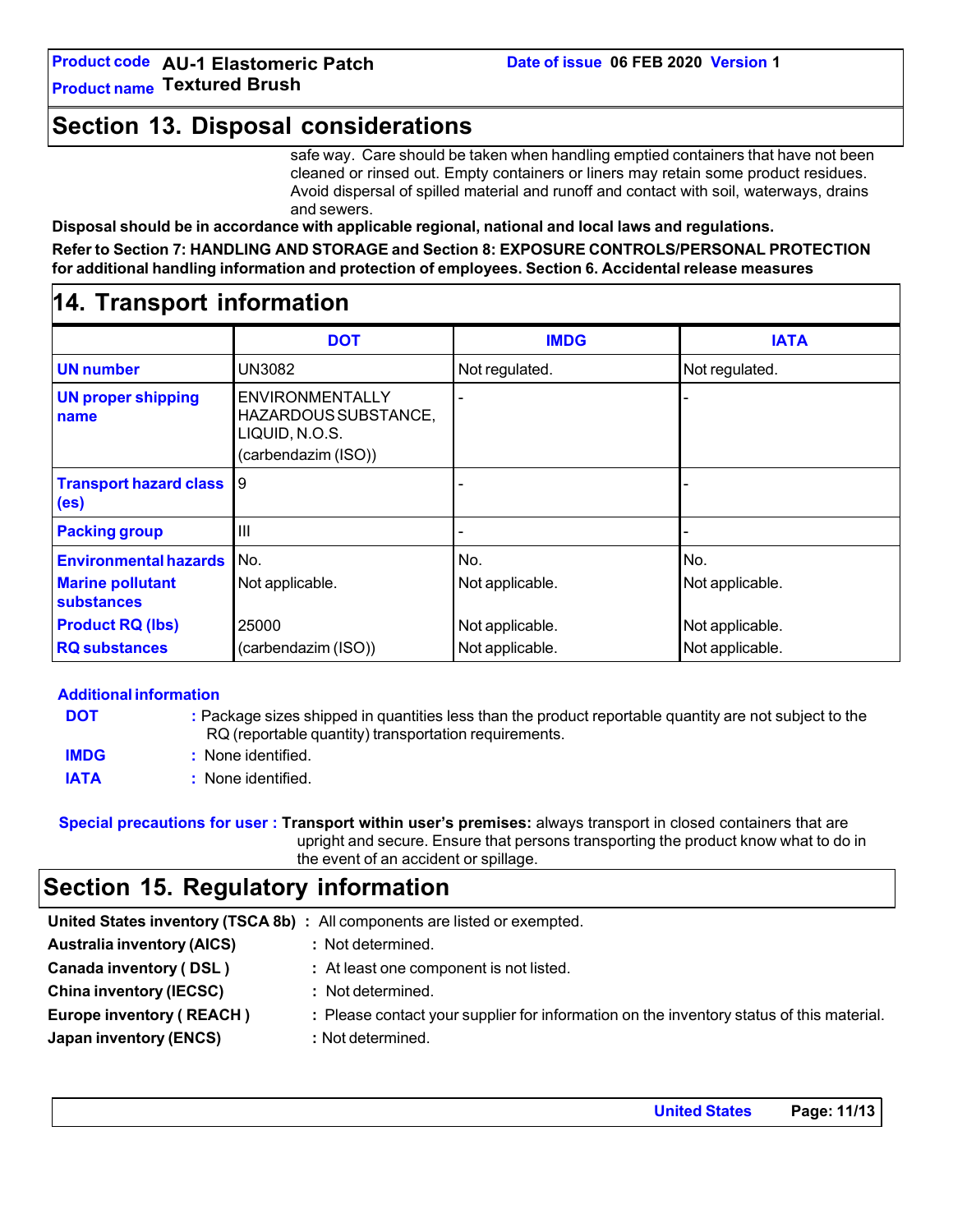### **Section 15. Regulatory information**

| Korea inventory (KECI)     | : Not determined. |
|----------------------------|-------------------|
| <b>New Zealand (NZIoC)</b> | : Not determined. |

**Philippines inventory (PICCS) :** Not determined.

#### **United States**

**SARA 302/304**

**SARA 304 RQ :** Not applicable.

**Composition/information on ingredients**

No products were found.

#### **SARA 311/312**

**Classification :** Delayed (chronic) health hazard

**Composition/information on ingredients**

| <b>Name</b>                                            | <b>Fire</b><br>hazard | <b>Sudden</b><br><b>release of</b><br><b>pressure</b> | <b>Reactive</b> | Immediate<br>(acute)<br>health<br>hazard | <b>Delayed</b><br>(chronic)<br>health<br>hazard |
|--------------------------------------------------------|-----------------------|-------------------------------------------------------|-----------------|------------------------------------------|-------------------------------------------------|
| <b>Titanium Dioxide</b>                                | No.                   | No.                                                   | No.             | No.                                      | Yes.                                            |
| Acetaldehyde                                           | Yes.                  | No.                                                   | No.             | Yes.                                     | Yes.                                            |
| Ethylene Glycol                                        | No.                   | No.                                                   | No.             | Yes.                                     | Yes.                                            |
| Crystalline Silica, respirable powder<br>(<10 microns) | No.                   | No.                                                   | No.             | No.                                      | Yes.                                            |

**Pennsylvania (worker and community right to know act): The following components are cited in the Pennsylvania Hazardous Substances List, and are present at levels that require reporting.**

Ethylene Glycol 107-21-1 <2%

### **SARA 313**

**Supplier notification** 

| <u>Unennual Hame</u> |  |
|----------------------|--|
| : Acetaldehyde       |  |
| Ethylene Glycol      |  |

| <b>Chemical name</b>  | <b>CAS</b> number | <b>Concentration</b> |
|-----------------------|-------------------|----------------------|
| <b>:</b> Acetaldehyde | 75-07-0           | $01 - 1$             |
| Ethylene Glycol       | 107-21-1          | $0.5 - 1.5$          |

SARA 313 notifications must not be detached from the SDS and any copying and redistribution of the SDS shall include copying and redistribution of the notice attached to copies of the SDS subsequently redistributed.

### **California Prop. 65**

**WARNING:** This product contains trace amounts of components known to the state of California to cause cancer, birth defects, or other reproductive harm.

# **Section 16. Other information**

**Hazardous Material Information System (U.S.A.)**

**Health :** 2 \* **Flammability :** 1 **Physical hazards :** 0